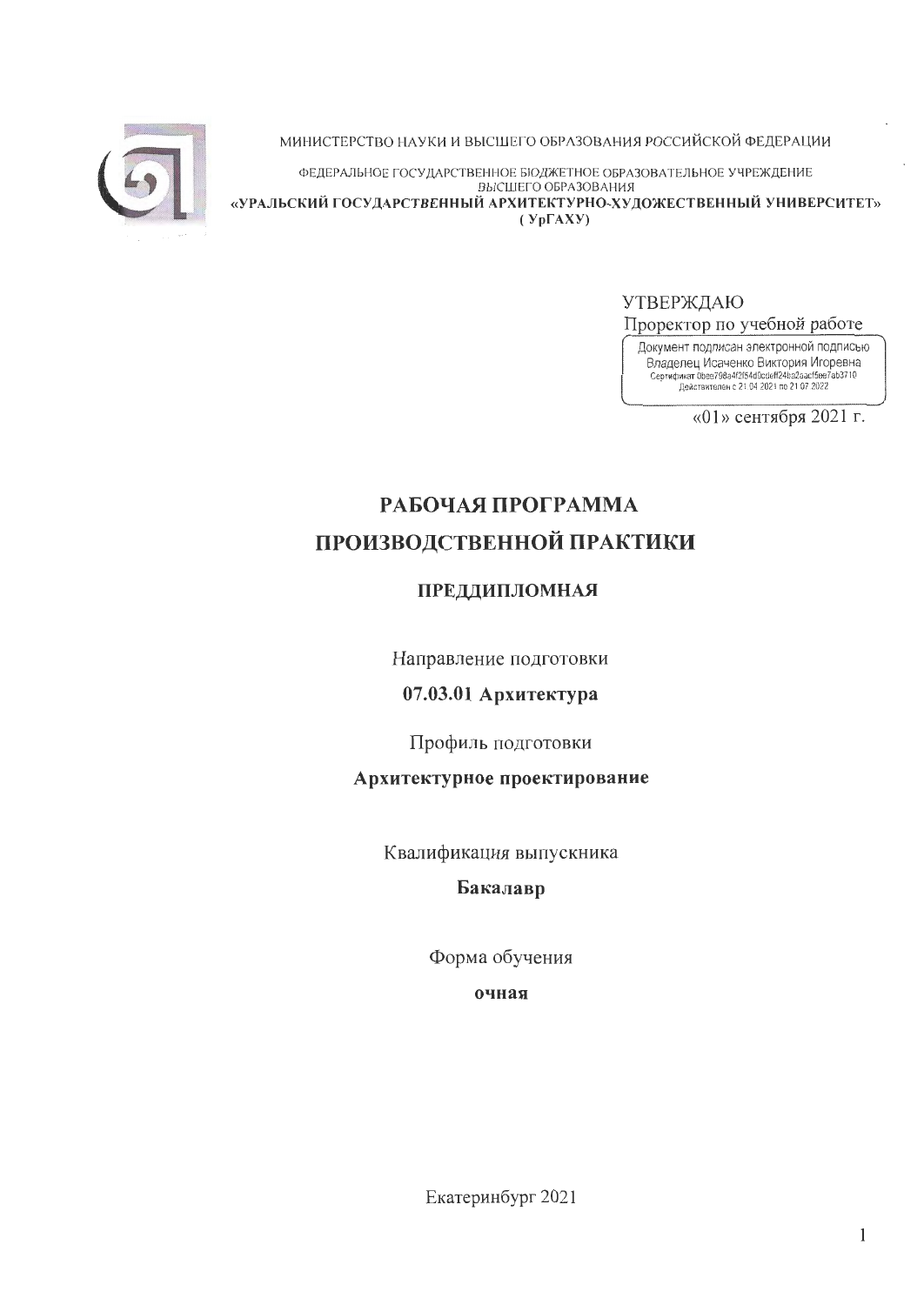## 1. Вид, тип практики, способ ее проведения

| Вид практики               | производственная |
|----------------------------|------------------|
| ' ип практики              | преддипломная    |
| Способ проведения практики | стационарная     |

## 2. Место практики в структуре образовательной программы

Практика входит в блок Б2 «Практика», в часть образовательной программы, формируемую участниками образовательных отношений.

Практика базируется на освоении студентами дисциплин образовательной проектирование», проектно-«Архитектурное «Методология программы: научной деятельности», «Архитектурно-градостроительная исследовательской  $\mathbf{M}$ материаловедение», «Архитектурно-строительные «Архитектурное экология». оборудование», «Композиционное «Инженерные системы технологии».  $\mathbf{M}$ «Основы теории градостроительства», «Типология зланий». моделирование». «Архитектурная физика», «Архитектурные конструкции и теория конструирования», «Информационные технологии и компьютерная визуализация», «Современная архитектура», «Экономика архитектурных решений и строительства», «Методология проектирования», «Теория концептуального проектирования», «Инженерные конструкции», «Транспортно-пешеходные коммуникации в планировке городов», «Социология», программ учебных и производственных практик.

Практика проводится в целях выполнения предпроектного исследования для подготовки выпускной квалификационной работы.

## 3. Место и время проведения практики

База практики - кафедра архитектурного проектирования УрГАХУ.

Практика проводиться в 9 семестре после завершения студентами теоретического обучения.

Выбор места проведения практики для лиц с ограниченными возможностями здоровья и инвалидов производится с учетом требований доступности места проведения практики для данной категории обучающихся и рекомендации медико-социальной экспертизы, а также индивидуальной программы реабилитации инвалида, выданной медико-социальной экспертизы, государственным учреждением федеральным относительно рекомендованных условий и видов труда.

## 4. Перечень планируемых результатов обучения при прохождении практики, соотнесенных с планируемыми результатами освоения образовательной программы 4.1. Перечень компетенций, формирующихся у обучающихся в процессе прохождения практики

| Кол         | Формируемые компетенции                                                                                                                              |  |  |
|-------------|------------------------------------------------------------------------------------------------------------------------------------------------------|--|--|
| компетенции |                                                                                                                                                      |  |  |
| $YK-1$      | Способность осуществлять поиск, критический анализ и синтез<br>информации, применять системный подход для решения поставленных<br>задач              |  |  |
| $\Pi K-3$   | Способен участвовать в проведении предпроектных исследований и<br>подготовке данных для разработки архитектурного раздела проектной<br>документации. |  |  |

4.2. Планируемые результаты обучения при прохождении практики

В результате прохождения данной практики обучающийся должен приобрести следующие практические навыки, умения, общекультурные и профессиональные компетенции: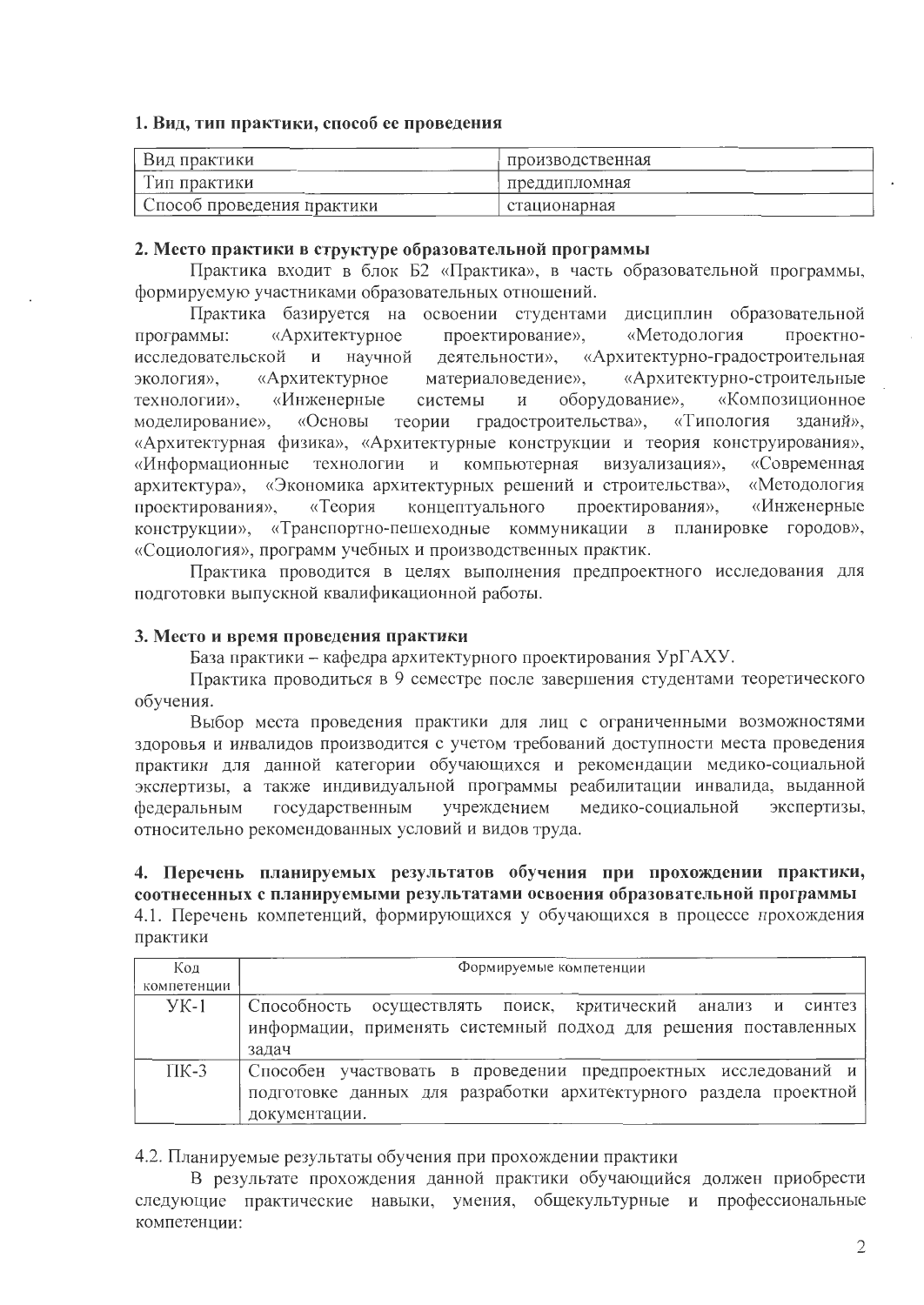| Код<br>компетенции | Индикаторы достижения компетенций                                                                                                                                                                                                                                                                                                                                                                                                                                                                                                                                                                                                                                                                                                                                                                                                                   |  |
|--------------------|-----------------------------------------------------------------------------------------------------------------------------------------------------------------------------------------------------------------------------------------------------------------------------------------------------------------------------------------------------------------------------------------------------------------------------------------------------------------------------------------------------------------------------------------------------------------------------------------------------------------------------------------------------------------------------------------------------------------------------------------------------------------------------------------------------------------------------------------------------|--|
| $YK-1$             | $YK-1.1.$<br>знает основные источники получения информации, включая нормативные,<br>методические, справочные и реферативные; виды и методы поиска информации из<br>различных источников;                                                                                                                                                                                                                                                                                                                                                                                                                                                                                                                                                                                                                                                            |  |
|                    | $YK-1.2$ .<br>знает принципы применения системного подхода для решения поставленных задач;<br>$YK-1.3.$<br>умеет определять и ранжировать информацию, требуемую для<br>решения                                                                                                                                                                                                                                                                                                                                                                                                                                                                                                                                                                                                                                                                      |  |
|                    | поставленной задачи;<br>YK-1.4.<br>умеет формировать и аргументировано отстаивать собственные мнения и суждения<br>при решении поставленных задач.                                                                                                                                                                                                                                                                                                                                                                                                                                                                                                                                                                                                                                                                                                  |  |
| $\Pi K-3$          | $\Pi K-3.1$ .<br>знает требования к основным типам зданий и сооружений, включая требования,<br>функциональным назначением<br>определяемые<br>проектируемого<br>объекта,<br>особенностями участка, необходимости организации безбарьерной среды;<br>ПК-3.2.<br>знает нормативные, справочные, методические, реферативные<br>источники<br>получения информации в архитектурном проектировании;<br>$\Pi$ K-3.3.<br>знает основные методы анализа информации;<br>$\Pi K-3.4.$<br>умеет участвовать в сводном анализе исходных данных, данных заданий на<br>проектирование объекта капитального строительства, данных<br>задания<br>на<br>разработку архитектурного раздела проектной документации;<br>$\Pi K-3.5$ .<br>умеет осуществлять анализ опыта проектирования, строительства и эксплуатации<br>аналогичных объектов капитального строительства. |  |

## 5. Трудоемкость практики (объем практики в зачетных единицах и ее продолжительность в академических часах)

Общая трудоемкость учебной практики составляет 3 зачетные единицы, 108 академических часов.

## 6. Содержание практики

| No              | Этапы практики<br>(виды учебной работы)                                         | Трудоемкость (в часах)<br>Всего/в т.ч. в форме | Формы<br>контроля                        |
|-----------------|---------------------------------------------------------------------------------|------------------------------------------------|------------------------------------------|
| $\Pi/\Pi$<br>1. | Подготовительный этап                                                           | практической подготовки<br>2/2                 | Отметка в<br>журнале по ТБ               |
| 1.1             | Вводная лекция, инструктаж по технике<br>безопасности                           | 2                                              |                                          |
| 2.              | Рабочий этап Научно-исследовательский                                           | 88/88                                          | Отчет о                                  |
| 2.1             | Выявление и анализ аналогов объекта<br>проектирования, градостроительный анализ | 13                                             | прохождении<br>практики                  |
| 2.2             | Формирование концептуальной модели объекта                                      | 75                                             |                                          |
| 3.              | Завершающий этап                                                                | 18/18                                          | Отчет о                                  |
| 3.1             | Подготовка, оформление и представление<br>отчета о прохождении практики         | 18                                             | прохождении<br>практики<br>Собеседование |
|                 | Итого                                                                           | 108/108                                        | Зачет с<br>оценкой                       |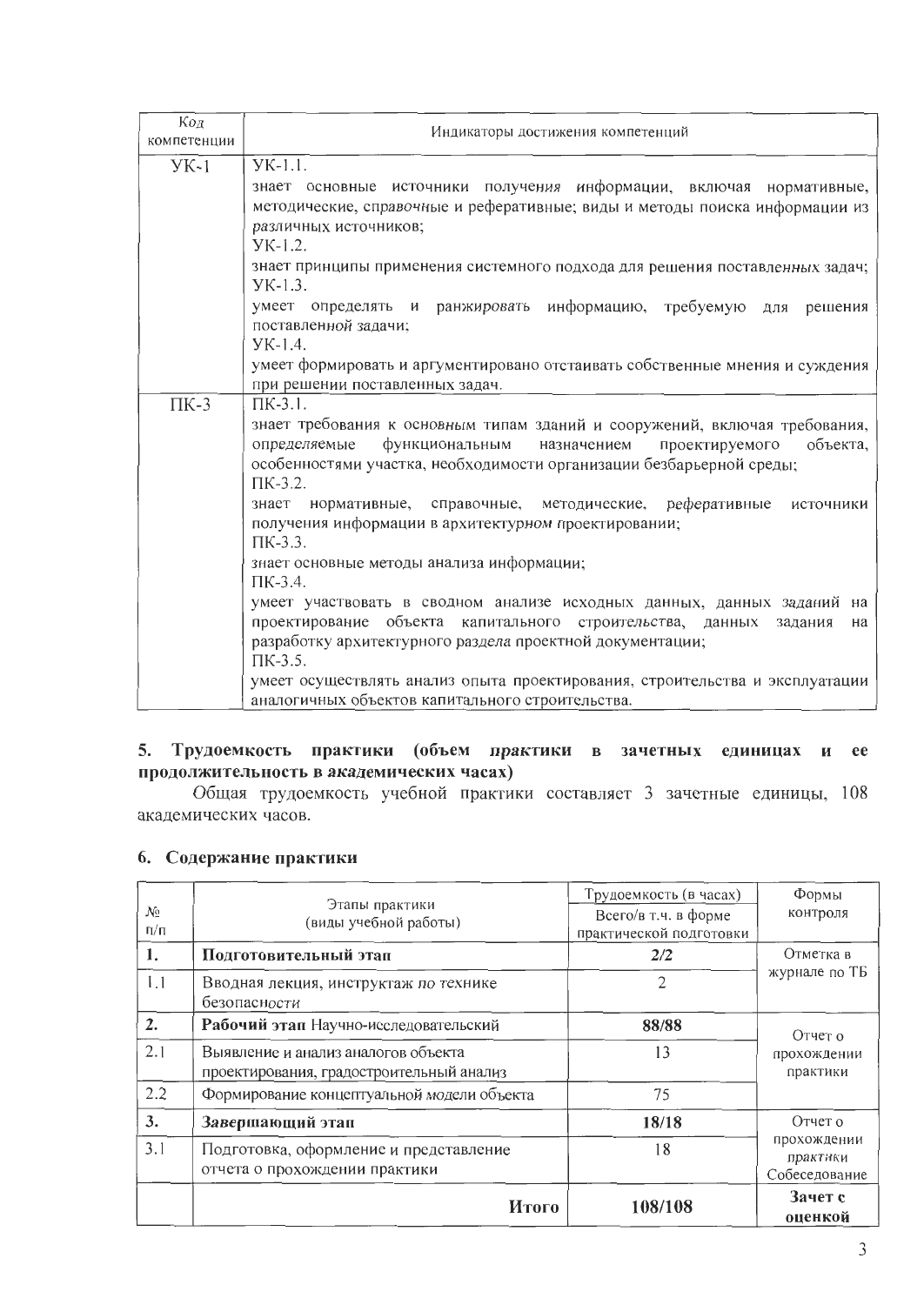## 7. Формы отчетности по практике и форма промежуточной аттестации (по итогам практики)

Аттестация по итогам практики заключается в представлении студентом отчёта о прохождении практики, содержащего следующие материалы:

- 1. Титульный лист (унифицированная форма)
- 2. Индивидуальное задание на практику.
- 3. Научно-исследовательская работа (реферат-исследование) объёмом 20-30 страниц, включая иллюстрации, список использованных источников и литературы.

Содержание научно-исследовательской работы (реферат-исследование):

1. Ввеление

2. Анализ отечественной и зарубежной литературы и архитектурной практики по теме исследования:

2.1. Реферативный обзор литературы (включая нормативную) по теме ВКР (3-4 стр. + список использованных источников и литературы).

2.2. Аналитическая систематизация аналогов по теме исследования (градостроительные решения - тенденции; объёмно-планировочные решения - тенденции; выводы. Всего 5-6 стр., формат А4).

2.3. Анализ методов вариантного концептуального моделирования, выбор метода моделирования (1-2 стр.).

2.4. Анализ факторов (предпосылок), определяющих концепцию проекта: социальных, экономических, природно-климатических, градостроительных и т.д. (3-4 стр.).

Выявление и анализ современных тенденций мировой архитектуры  $2.5.$ (экоархитектура и т.п.) в сфере проектирования подобного типа объектов (2-3 стр.).

2.6. Возможные направления развития архитектурного решения по разрабатываемой теме с учётом данных проведённого анализа (1-2 стр.).

3. Основа и особенности формирования архитектуры объекта (по теме исследования) в конкретном контексте.

3.1 Принципы, приёмы и средства архитектурного проектирования объекта (1-2 стр.).

3.2. Структурные построения. Формирование концептуальных и функциональнокомпозиционных моделей (градостроительных и объёмно-пространственных) на основе вариантного моделирования (итог: концептуальные модели, формат А3).

3.3. Конструкции и материалы.

3.3.1 Анализ сырьевой и технологической базы проектирования. Анализ проводится с опорой на региональную специфику и возможности применения местных строительных материалов, прогрессивных конструктивных систем и строительных технологий. (2-3 стр.).

3.3.2. Краткая характеристика выбранных конструктивных систем, материалов, технологий (1-2 стр.).

4. Заключение (0,5 стр.).

5. Список использованных источников и литературы.

Аттестация проводится кафедральной комиссией. Форма зачёта: собеседование на основе отчётных материалов. По результатам аттестации обучающемуся выставляется зачёт с оценкой

Фонд оценочных средств для проведения промежуточной аттестации обучающихся по практике приведён в Приложении 1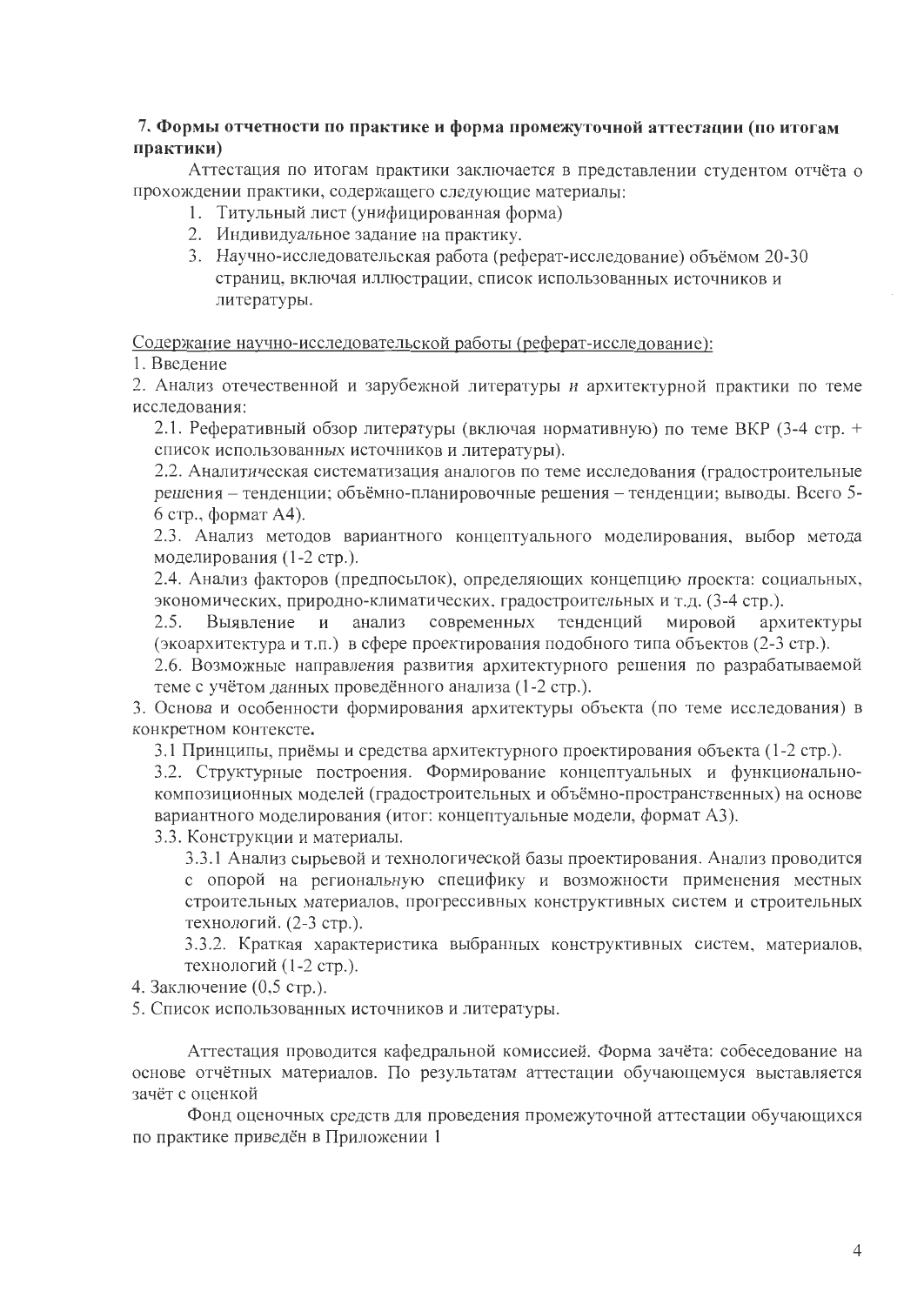# 8. Перечень учебной литературы и ресурсов сети "Интернет", необходимых для проведения практики

# а) основная литература

- 1. Меренков А. В. Структура общественного здания: учебное пособие / А. В. Меренков, Ю С. Янковская; Урал. гос. архитектурно-художеств. акад. - Екатеринбург : Архитектон, 2012. - 127 с. - Гриф УМО. - в ЭБС "Унив. б-ка online": http://biblioclub.ru/index.php?page=book&id=222101
- 2. Дектерев С.А. Архитектурное проектирование: высотные здания: учеб. пособие / С. А. Дектерев, В. Ж. Шуплецов; Урал. гос. архитектурно-художеств. ун-т. - Екатеринбург; Архитектон, 2017. - 114 с. : ил. - Библиогр.: с. 111-113. - Допущено УМС УрГАХУ. -Режим доступа в ЭБС: http://biblioclub.ru/index.php?page=book&id=481977
- Кияненко К.В. Общество. Среда. Архитектура. Социальные основы архитектурного  $3.$ формирования жилой среды. / К.В. Кияненко; Волог. гос. Ун-т. - Вологда: ВоГУ, 2015.  $-284$  с. - Гриф УМО.
- Дятков С. В. Архитектура промышленных зданий: учебник/ С. В. Дятков, А.П. 4. Михеев. - М.: ACB, 2010. - 552 с. - Гриф М-ва.- URL: http://biblioclub.ru/index.php?page=book&id=273748
- 5. Архитектурное проектирование жилых зданий: учеб. пособие / под ред. М. В. Лисициана, Е. С. Пронина. - М. : Архитектура-С, 2010. - 488 с. - Гриф УМО.
- 6. Шипицына О.А. Архитектуроведение и архитектурная критика: учебное пособие / О.А.Шипицына. - 2-е изд., исп. и доп. - Екатеринбург, 2012. - 337 с. - Допущено УМО по образованию в области архитектуры в качестве учебного пособия по направлению «Архитек тура».
- 7. Янковская Ю.С. Архитектурно-средовой объект: образ и морфология: учебное пособие / Ю С. Янковская; Урал. гос. архитектурно-художеств. акад. - Екатеринбург: Архитектон, 2012. - 234 с. - Гриф УМО. - в ЭБС "Унив. б-ка online": http://biblioclub.ru/index.php?page=book&id=222115

# б) дополнительная литература

- 1. Архитектурное проектирование общественных зданий и сооружений: учебник для вузов / Адамович В.В.и др. - М.: Стройиздат, 1985.
- 2. Архитектурное проектирование промышленных предприятий: учебник для вузов / С.В. Демидов и др. - М. Стройиздат, 1984.
- 3. Бархин Б.Г. Методика архитектурного проектирования: Учеб.-метод. пособие. 3-е изд. / Б.Г. Бархин - М.: Стройиздат, 1993.
- 4. Змеул С.Г., Маханько Б.А. Архитектурная типология зданий и сооружений: учебник для вузов / С.Г. Змеул, Б.А. Маханько. - М: Стройиздат, 2000.
- 5. Иодо И. Градостроительство и территориальная планировка: учеб. пособие / И. А. Иодо, Г. А. Потаев. - Ростов н/Д: Феникс, 2008. - 285 с.

# в) интернет ресурсы

- 1. 1. Дектерев С.А. Многофункциональный жилой комплекс: Пособие по проектированию. [Электронный ресурс] / С.А. Дектерев, М.В. Винницкий, М.Г. Безирганов, В.В. Громада. Екатеринбург: УралГАХА, 2012  $\mathbb{Z}^2$ URL: http://arch-usaaamag.blogspot.ru/2013/02/blog-post.html
- 2. 2. Громада В.В. Большепролетное торговое здание. Методические указания и задание на выполнение курсового проекта. [Электронный ресурс] / В.В. Громада. - Екатеринбург: УралГАХА, 2012. - URL: http://arch-usaaa-mag.blogspot.ru/2013/02/blog-post 7293.html